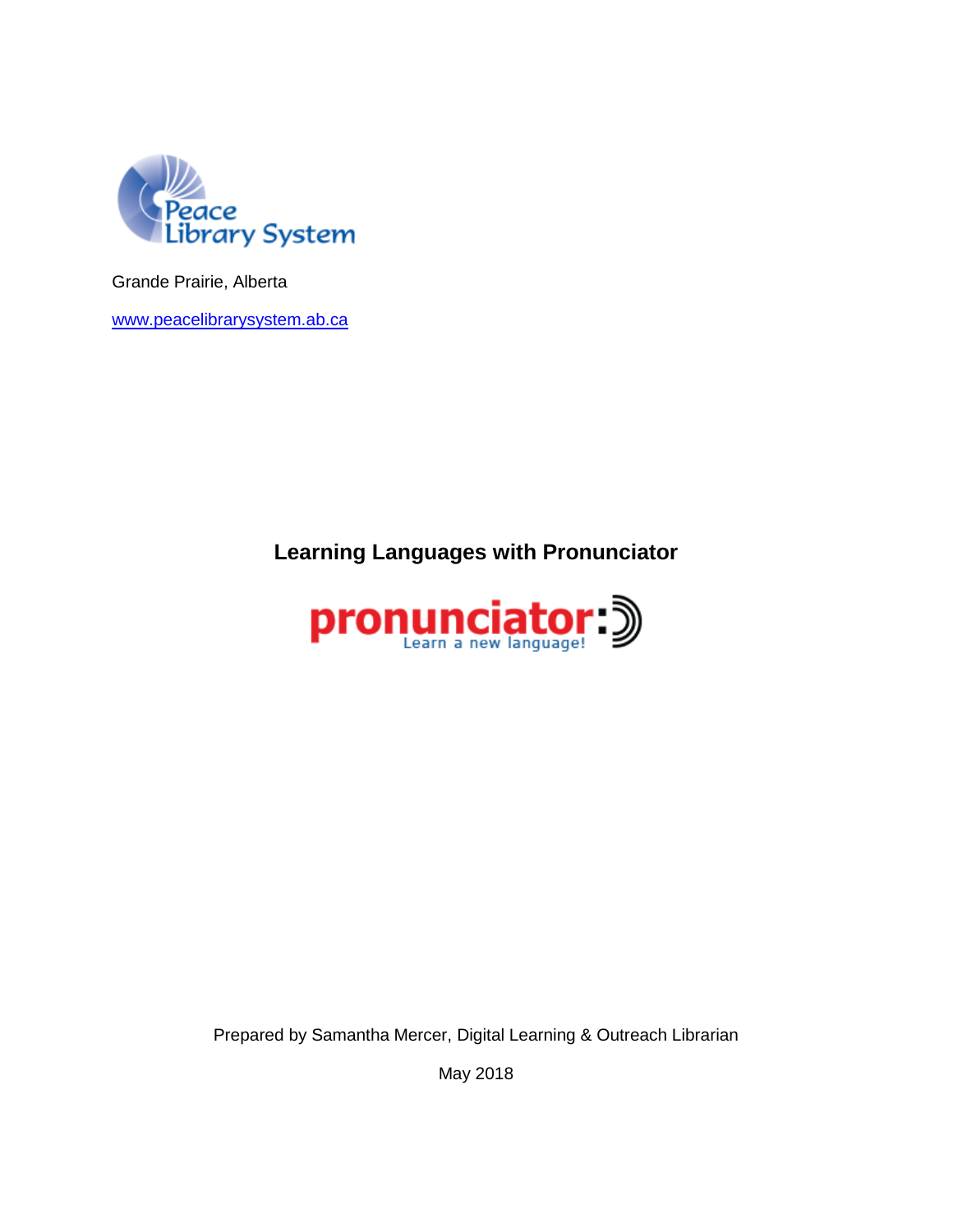# **Contents**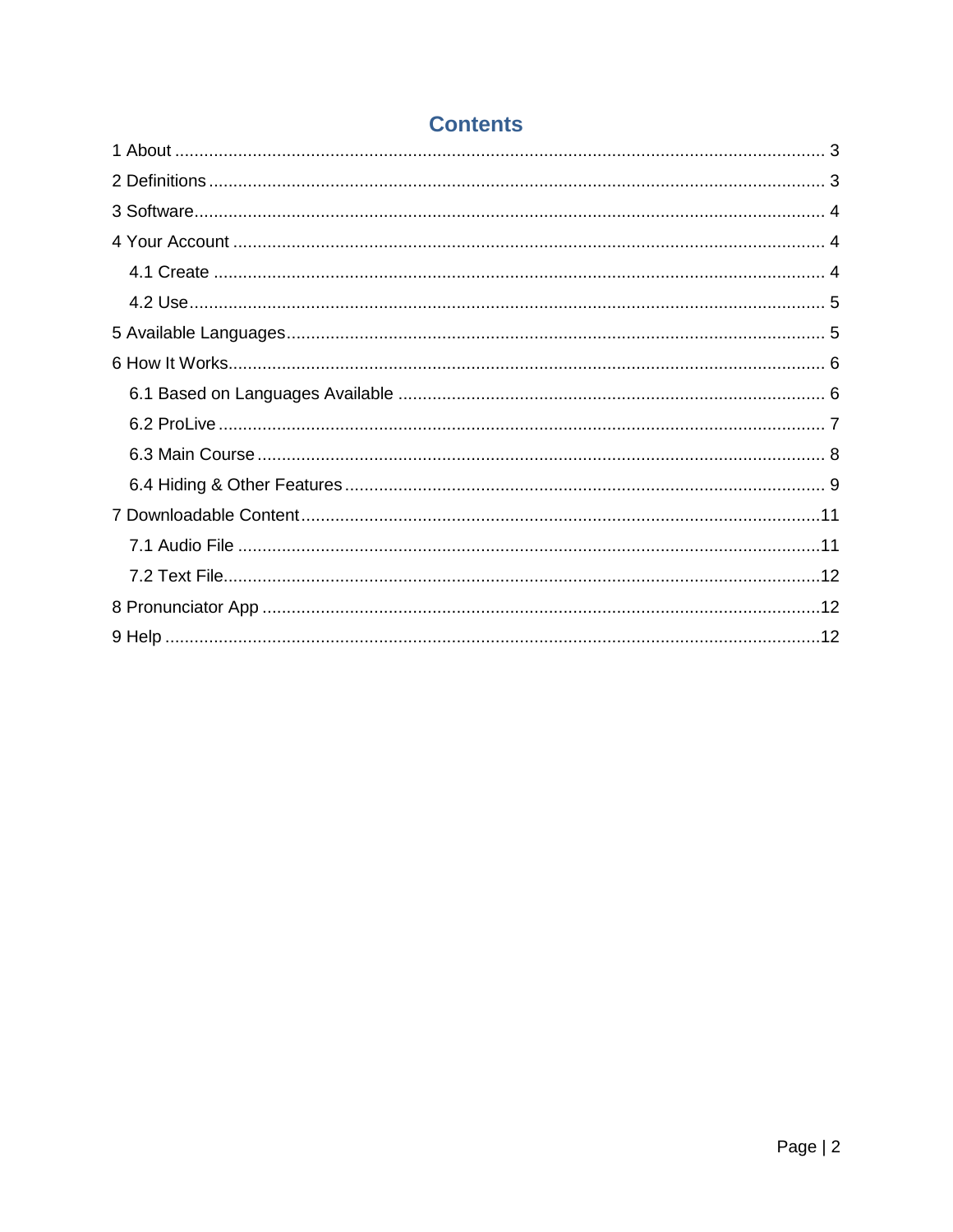## <span id="page-2-0"></span>**1 About**

Pronunciator is a provincially funded language learning product. Patrons of all public libraries within a library system in Alberta have access. You can stream lessons, quizzes, games and more to promote learning and maintaining a new language. There are also some features that can be downloaded to ensure patrons have offline use (see section 7). Pronunciator requires a library barcode and pin to gain access.

## <span id="page-2-1"></span>**2 Definitions**

### **Native Language**

Native Language is used to describe a person's first language. Patrons will be required to select a native language followed by the language they want to learn. This allows Pronunciator to customize the learning experience and website.

### **Learning Language**

Learning Language is used to describe the new language a patron is wanting to learn or support. For example, someone's native language may be English while they want to learn German.

### **Downloading**

Downloading is one way in which information is offered. Downloading content onto a computer or mobile device will take up space on the device but it allows you to access content when not connected to the internet. You need to be connected to the internet in order to download the content.

### **Streaming**

Streaming is one way in which information is offered. Streaming content on a computer or mobile device will not take up any space on your device but it requires continuous internet connection.

#### **Browser**

Browsers are the program on your mobile device or computer that allow you to browse and navigate the internet. Common browsers are Google Chrome, Firefox and Safari. As long as your browser is up to date, it should work with Pronunciator.

### **Mobile App**

Mobile App is used to define the free downloadable software available to Android and Apple devices through their respective app stores. The software ensures quick and easy access to their product in a format that will work with their device.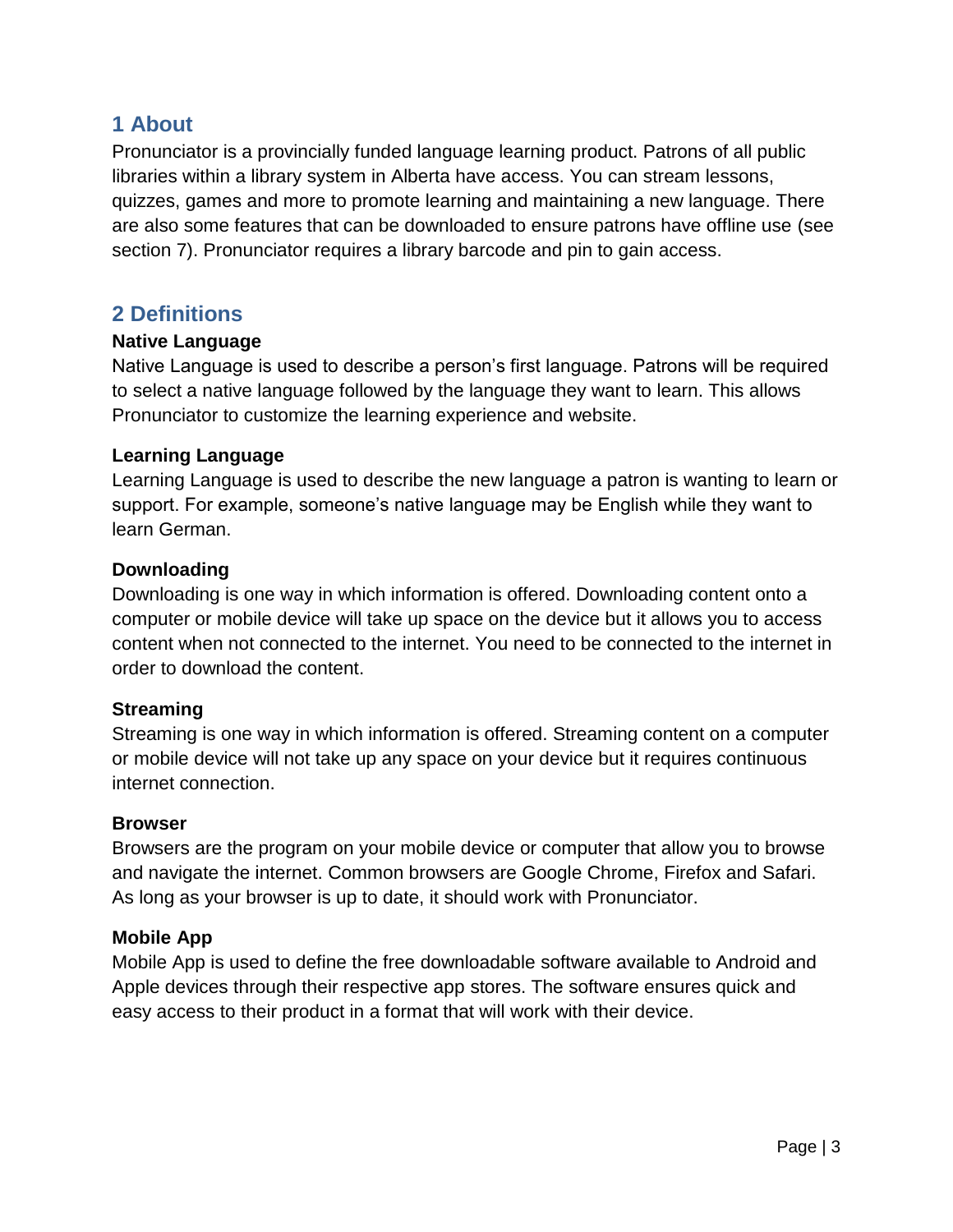## <span id="page-3-0"></span>**3 Software**

| <b>Computer</b>                        | Patrons can access Pronunciator on<br>a computer with an internet<br>connection using any up to date<br>browser.                                                          |
|----------------------------------------|---------------------------------------------------------------------------------------------------------------------------------------------------------------------------|
| iPad & iPhone                          | Patrons can use the browser on<br>their mobile devices if they wish but<br>there is an app in the Apple App<br>Store available for free. Simply<br>search Pronunciator.   |
| <b>Android Tablet &amp; Smartphone</b> | Patrons can use the browser on<br>their mobile devices if they wish but<br>there is an app in the Google Play<br>Store available for free. Simply<br>search Pronunciator. |

## <span id="page-3-1"></span>**4 Your Account**

### <span id="page-3-2"></span>**4.1 Create**

Patrons can choose to select **Instant Access** instead of creating an account. This is great for single use but it does not track any of your progress. We suggest patrons create an account as this will track their progress.

| Peace Library System                                                                                                                                     |                                                                    |  |  |  |
|----------------------------------------------------------------------------------------------------------------------------------------------------------|--------------------------------------------------------------------|--|--|--|
| pronunciator 3<br>Pronunciator is a fun and free way to learn any of 80 languages with self-directed lessons,<br>live teachers, movies, music, and more. |                                                                    |  |  |  |
|                                                                                                                                                          |                                                                    |  |  |  |
|                                                                                                                                                          | First time here?                                                   |  |  |  |
|                                                                                                                                                          | <b>Instant Access</b>                                              |  |  |  |
| Forgot?                                                                                                                                                  | Or, to track your progress and use on mobile devices,<br>register: |  |  |  |
|                                                                                                                                                          | <b>Register</b>                                                    |  |  |  |
|                                                                                                                                                          |                                                                    |  |  |  |
|                                                                                                                                                          |                                                                    |  |  |  |
|                                                                                                                                                          | Optional: Use only for a Custom Course                             |  |  |  |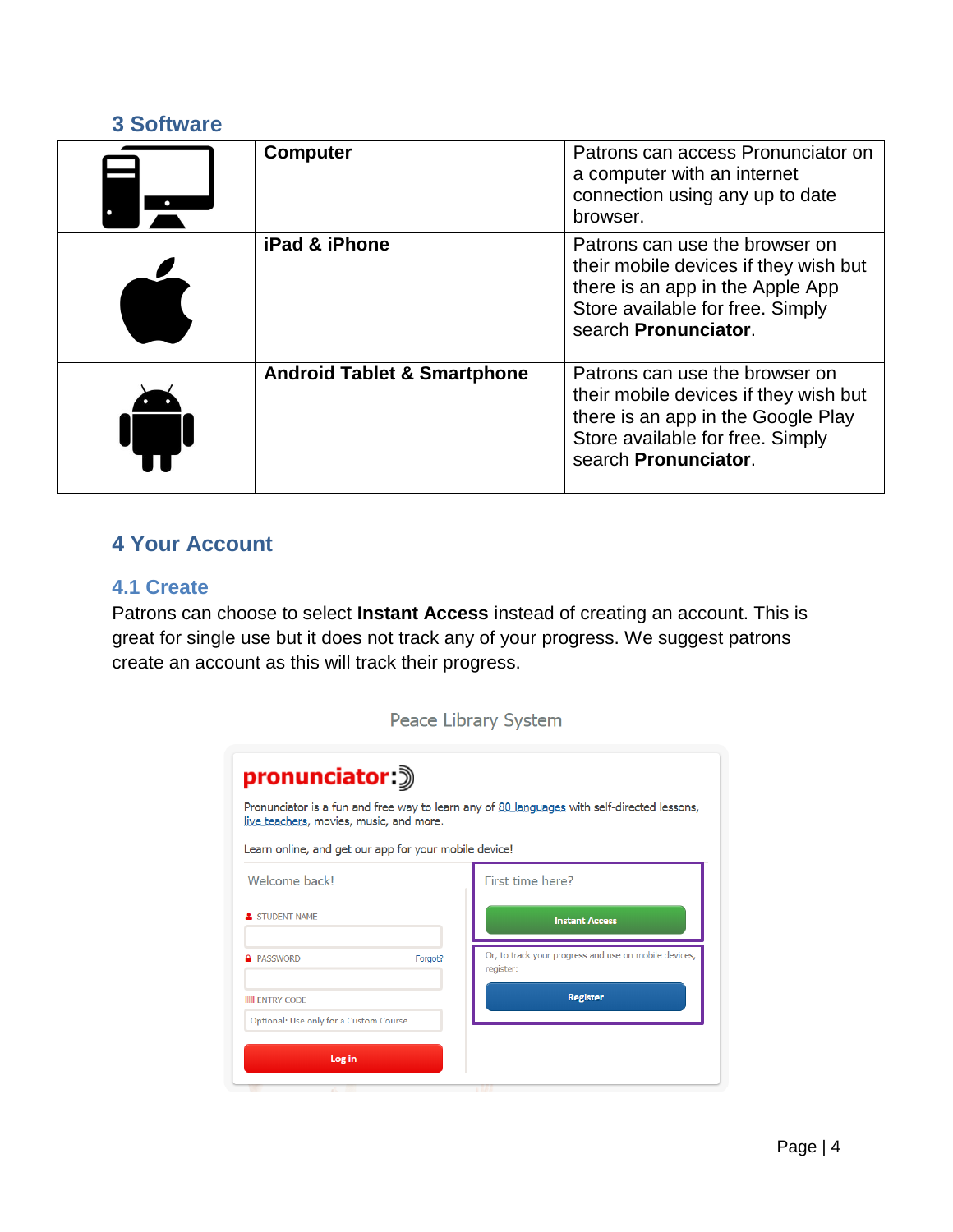To create an account:

- 1. Select **Register**.
- 2. Enter an email and password.
- 3. Select **Continue**.

Be aware that you cannot create an account using the Pronunciator app. This must be done on a browser. Once an account is created, you can login using a browser or the mobile app.

### <span id="page-4-0"></span>**4.2 Use**

Having an account means Pronunciator is able to track your progress so you can pick up right where you left off every time and seamlessly switch between devices. See section 6.4 for more information.

# <span id="page-4-1"></span>**5 Available Languages**

Language courses available will depend on what your native language is because Pronunciator has customized each learning language course. For example, if your native language is English, you have 84 learning languages to choose from but if your native language is Arabic, you have 74 learning languages to choose from. For anyone with English as their native language, the following learning languages are available:

- Afrikaans
- Albanian
- Amharic
- Arabic
- **•** Azerbaijani
- Basque
- Belarusian
- Bengali
- Bulgarian
- Catalan
- Cebuano
- Chinese (Cantonese)
- Chinese (Mandarin)
- Chinese (Pinyin)
- Chinese (Xiang)
- Croatian
- Czech
- Danish
- Dutch
- English (American)
- English (British)
- Estonian
- Finnish
- French
- Galician
- German
- Greek
- Gujarati
- Haitian Creole
- Hebrew
- Hiligaynon
- Hindi
- Hungarian
- Icelandic
- Indonesian
- $\bullet$  Irish
- Italian
- Japanese
- Japanese (Romaji)
- Javanese
- Korean
- Kurdish
- Lao
- Latvian
- Lithuanian
- Macedonian
- Malagasy
- Malay
- Malayalam
- Maltese
- Marathi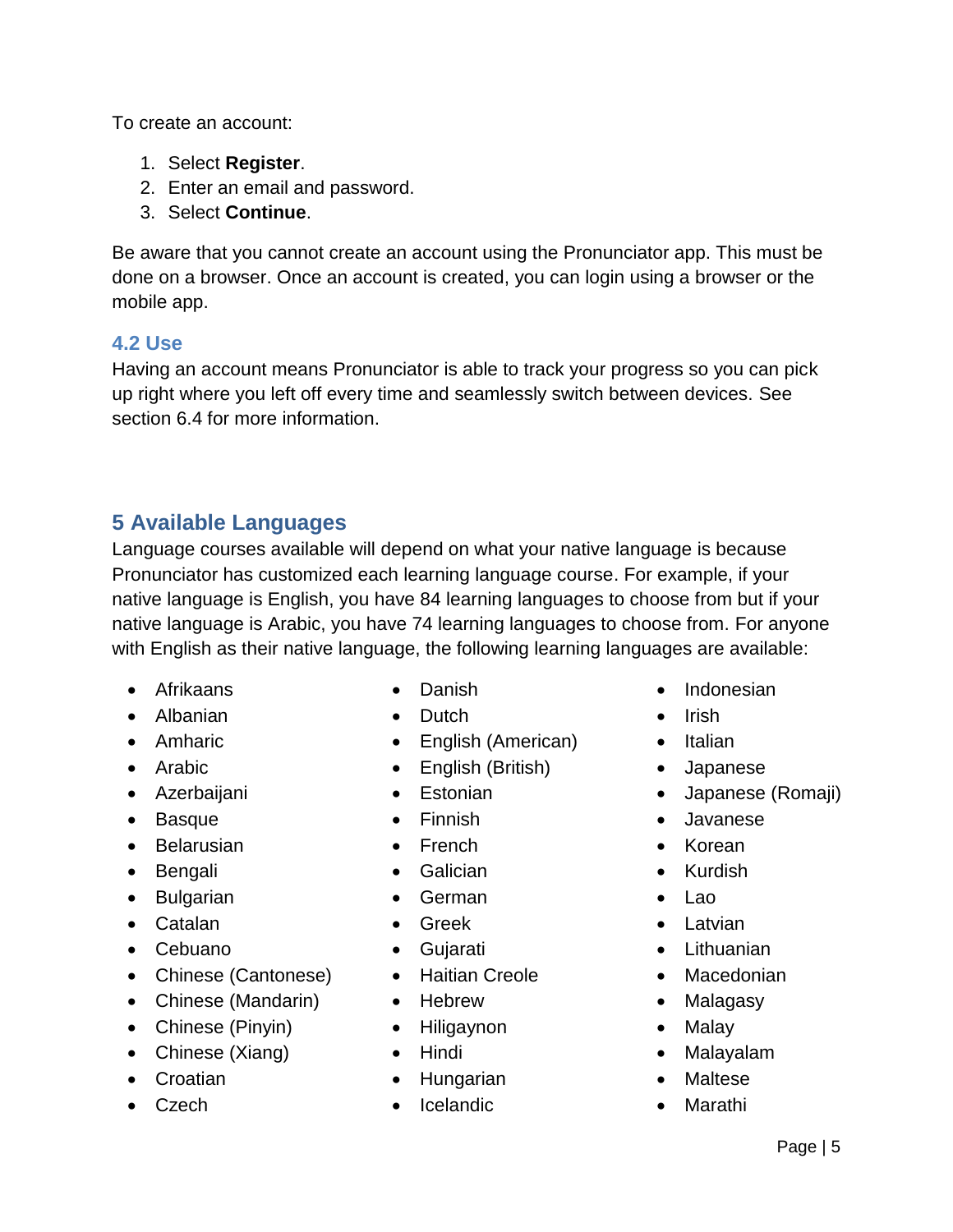- Mongolian
- Nepali
- Norwegian
- Pashto
- Persian
- Polish
- Portuguese (Brazil)
- Portuguese (Portugal)
- Romanian
- Russian
- Serbian
- Shona

## <span id="page-5-0"></span>**6 How It Works**

## <span id="page-5-1"></span>**6.1 Based on Languages Available**

• Sindhi

- Sinhala
- Slovak
- Slovene
- Somali
- Spanish (Latin America)
- Spanish (Spain)
- Swahili
- Swedish
- Tagalog
- Tamil
- Telugu
- Thai
- Tibetan
- Turkish
- Ukrainian
- Urdu
- Uzbek
- Vietnamese
- Welsh
- Xhosa

Kiafrikana (Main course)

The courses available depend on your native language and learning language. Less common language paths will have one main course for you to work your way through at your own pace. For example, if your native language is Swahili and your learning language is Afrikaans, this will be the landing page:



### Page | 6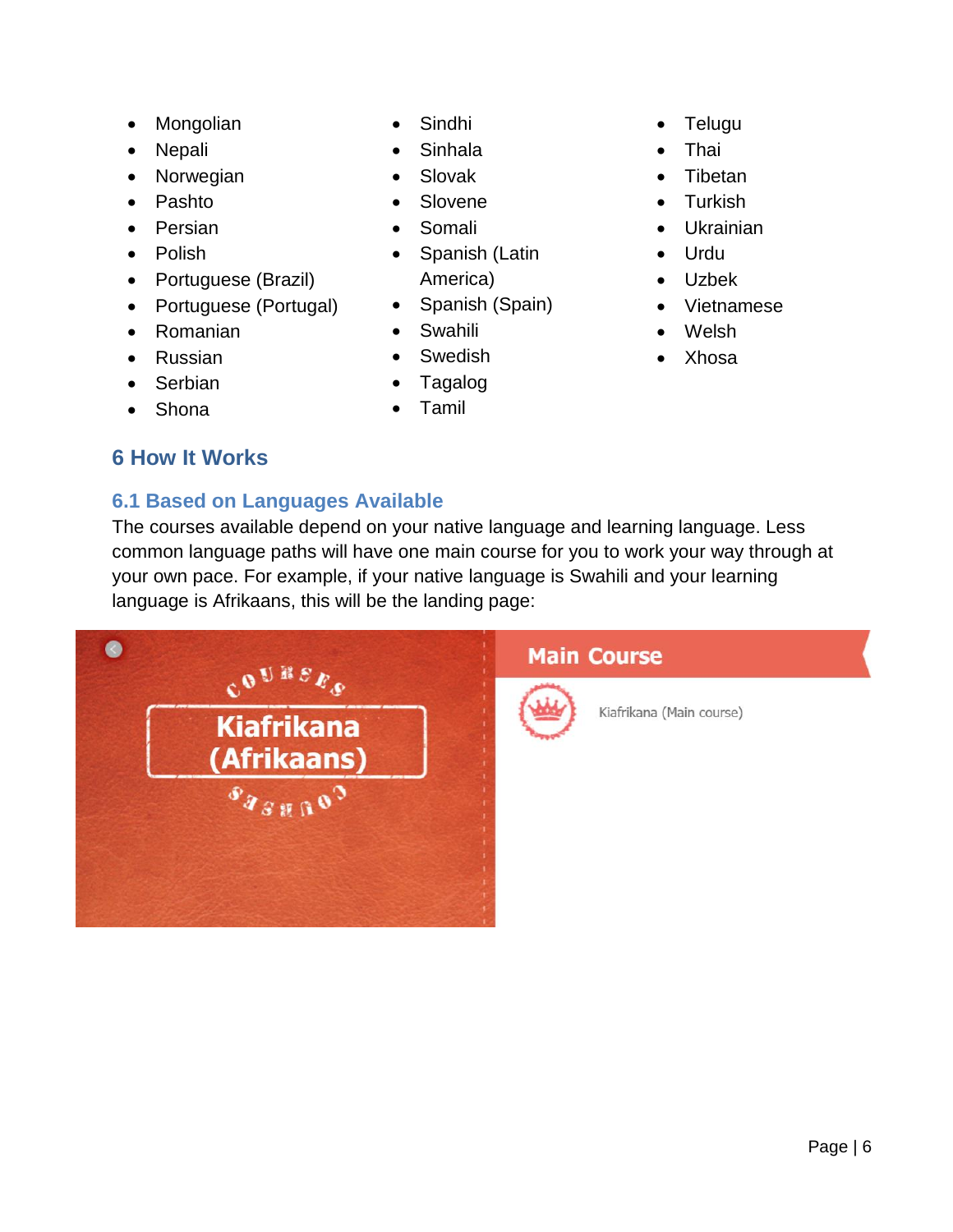Whereas, if your native language is English and your learning language is German, this will be the landing page:



## <span id="page-6-0"></span>**6.2 ProLive**

Some learning paths, like the English to German seen above, or the English to French will have an option called **ProLive**. ProLive are online classes helping people to practice a new language. Classes are:

- held for 30 minutes with up to 5 people.
- open 5 minutes before the scheduled start time
- on a first-come, first-served basis
- schedule & language level will vary from week to week.

You can enable notifications so you will be informed that a ProLive class is about to start if you are logged into Pronunciator working on that learning language course. To adjust this setting, select the gear icon (located in the top right toolbar).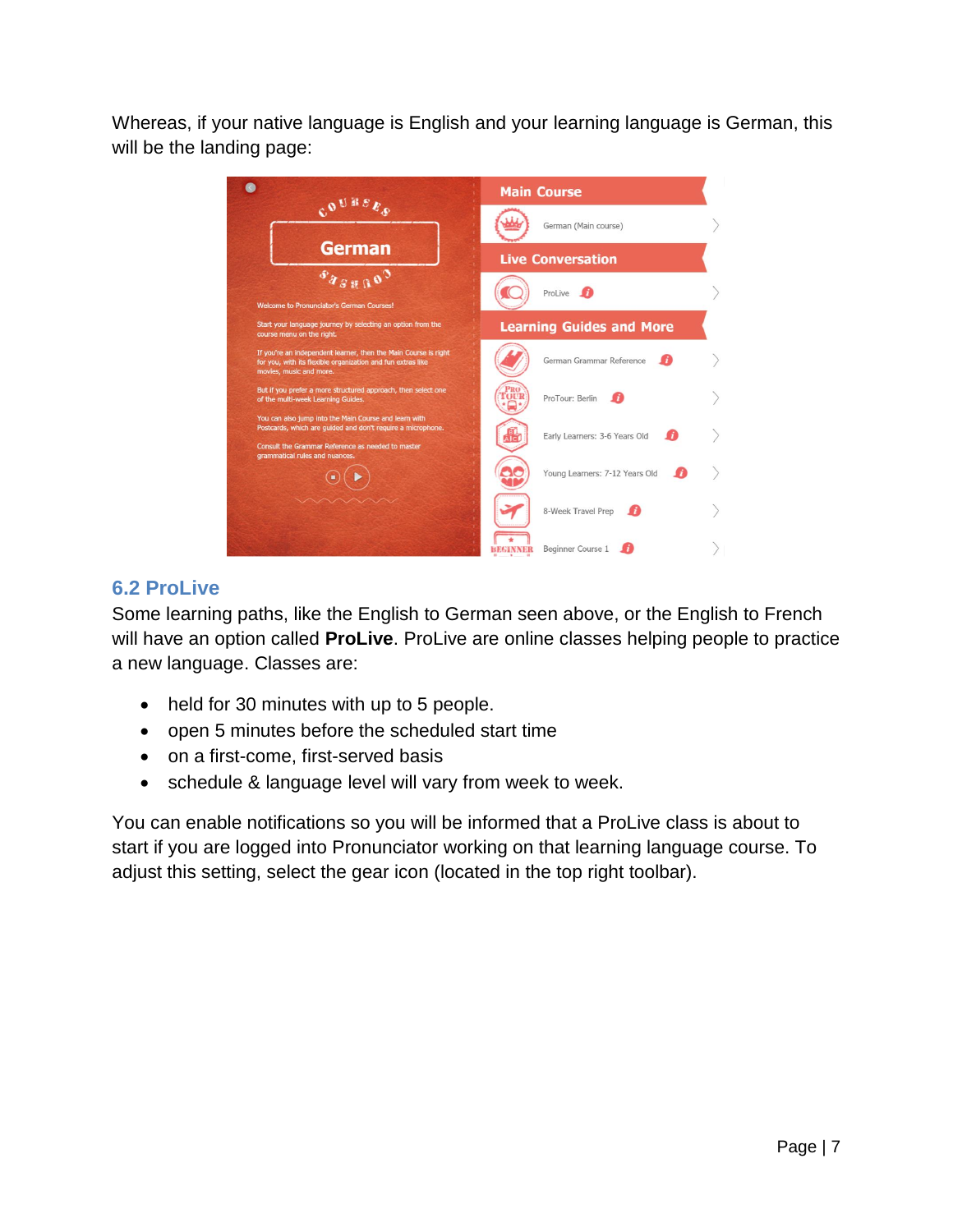### <span id="page-7-0"></span>**6.3 Main Course**

All courses will at least have a main course that looks like this:



- A. Labelled **Powerful Phrases** in the image above, this menu will help you navigate the levels within the course.
- B. Labelled **Absolutely Essential Expressions** in the image above, this menu will help you navigate the unit within the level (A.) These will change depending on what level you have selected.
- C. Courses offer information in a few different formats which depend on what level (A.) and unit (B.) you have selected. Some languages even offer music, movies & plays with native and learning language closed captions.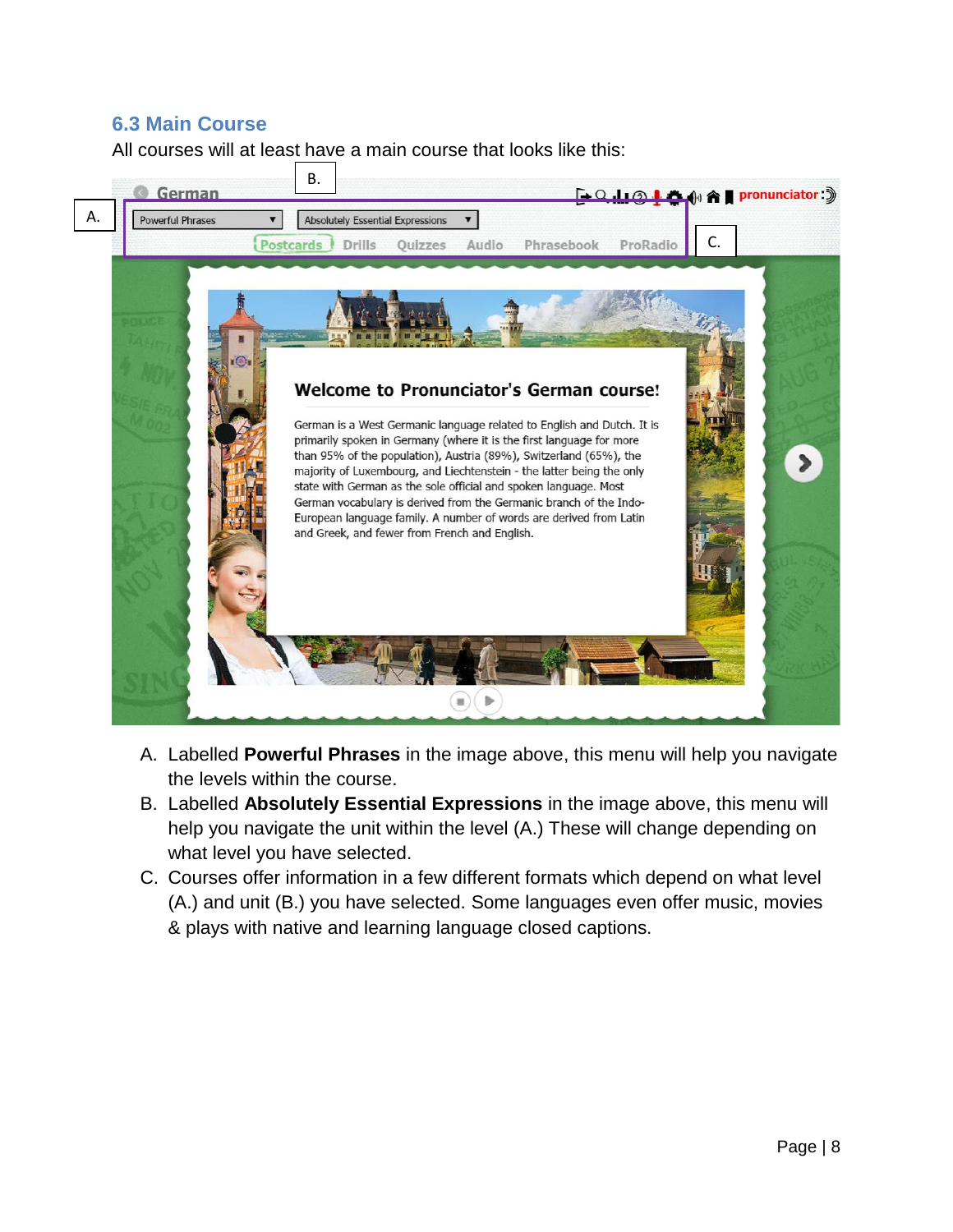## <span id="page-8-0"></span>**6.4 Hiding & Other Features**

When working through a course, you will see the native language spelling, the spell-itlike-it-sounds spelling, and the proper learning language spelling. You can hide any of these simply be clicking it and it will be replaced with \*\*\*\*\*\*\*. If you ever want to un-hide one of these, simply click on the \*\*\*\*\*\*.



You can adjust the speed of the narrator or mute them using the toolbar on the bottom. You can change the number of times the narrator will say the word or phrase by selecting the gear icon (located on the top right).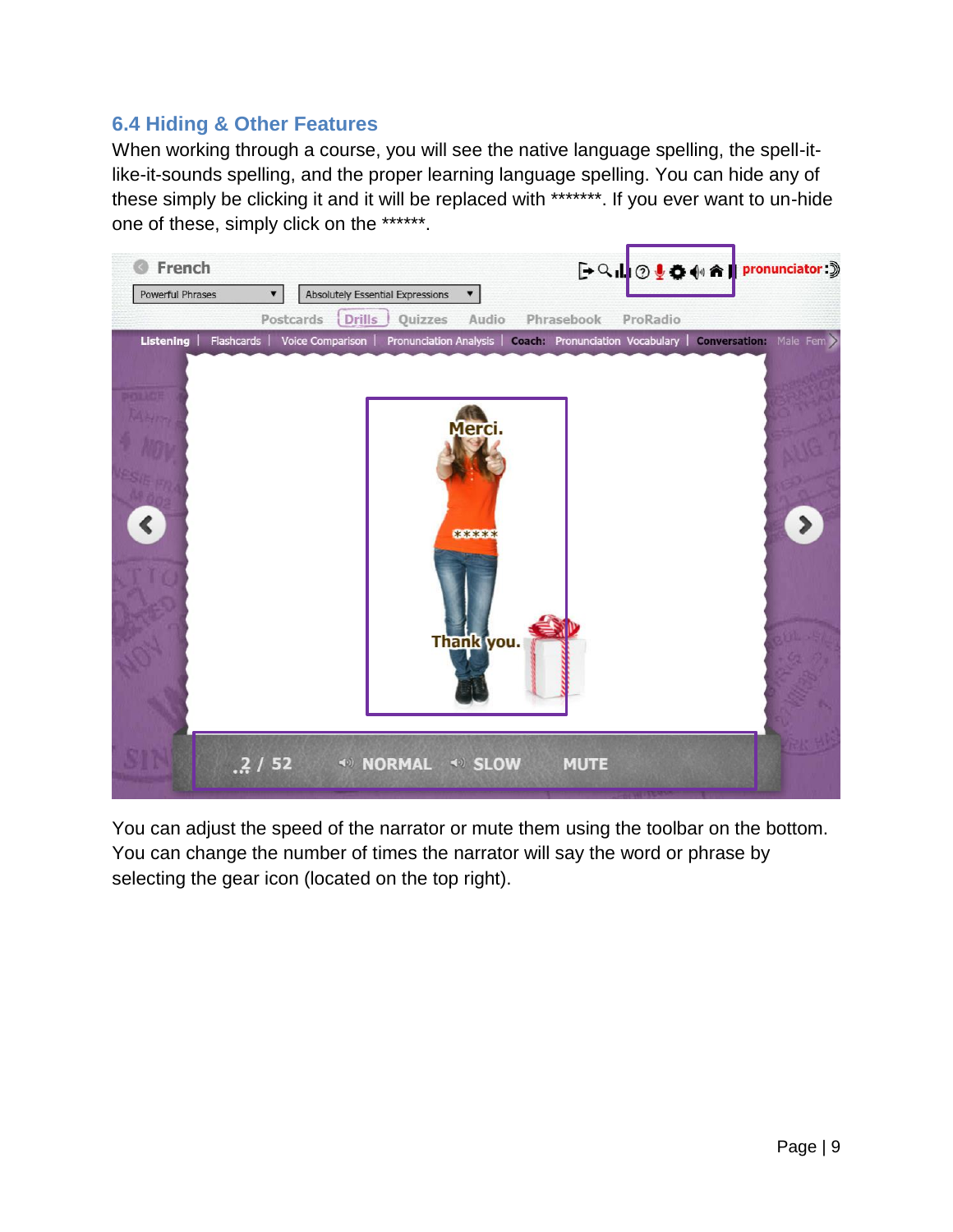When a drill or quiz requires the use of a microphone, a microphone icon will appear on the bottom toolbar and light up red when it is recording. You can also see your score on the toolbar. If you want to skip all activities that require a microphone, you can do so my selecting the gear icon (located on the top right).



One of the major reasons patrons should create an account to use Pronunciator is that it records stats. You can access your progress stats once you are in a course by selecting the bar graph icon (located on the top right). These stats are exportable in a PDF document.

| French                  |                                                    | <b>FQII ② 2 ● 4 A Pronunciator:</b> 》                                                                                           |
|-------------------------|----------------------------------------------------|---------------------------------------------------------------------------------------------------------------------------------|
| <b>Powerful Phrases</b> | V Absolutely Essential Expressions V               |                                                                                                                                 |
|                         | Postcards Drills Quizzes Audio Phrasebook ProRadio |                                                                                                                                 |
|                         |                                                    | Listening   Flashcards   Voice Comparison   Pronunciation Analysis   Coach: Pronunciation Vocabulary   Conversation: Male Fem > |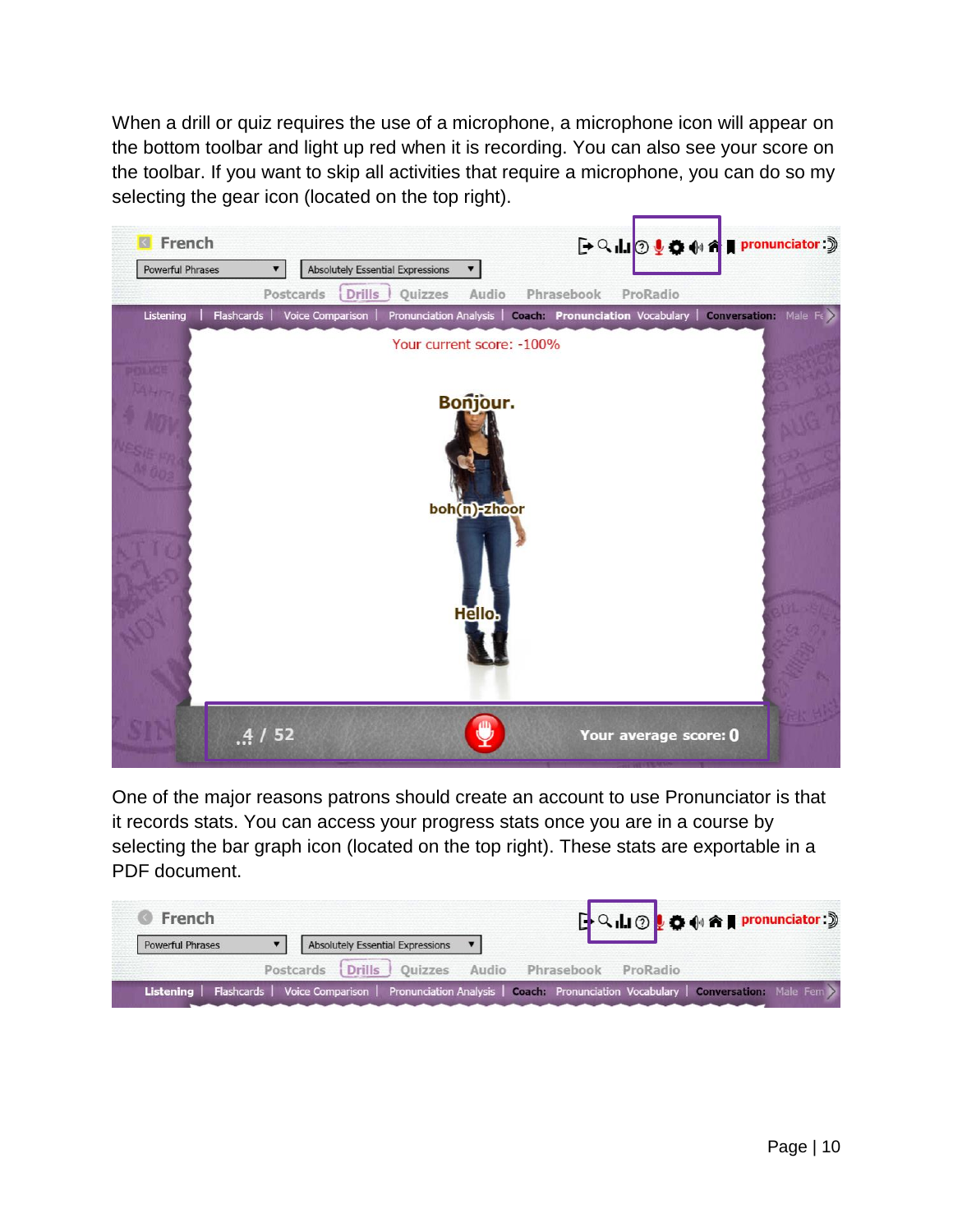## <span id="page-10-0"></span>**7 Downloadable Content**

There are two different types of downloadable content that can be accessed offline on a computer or mobile device.

## <span id="page-10-1"></span>**7.1 Audio File**

The audio file will launch in whatever your computer or device's default audio program is. For most computers, that is Windows Media Player or VLC.

- 1. Enter the main course.
- 2. Select the tab **Audio**.
- 3. Select the purple **Download** button.